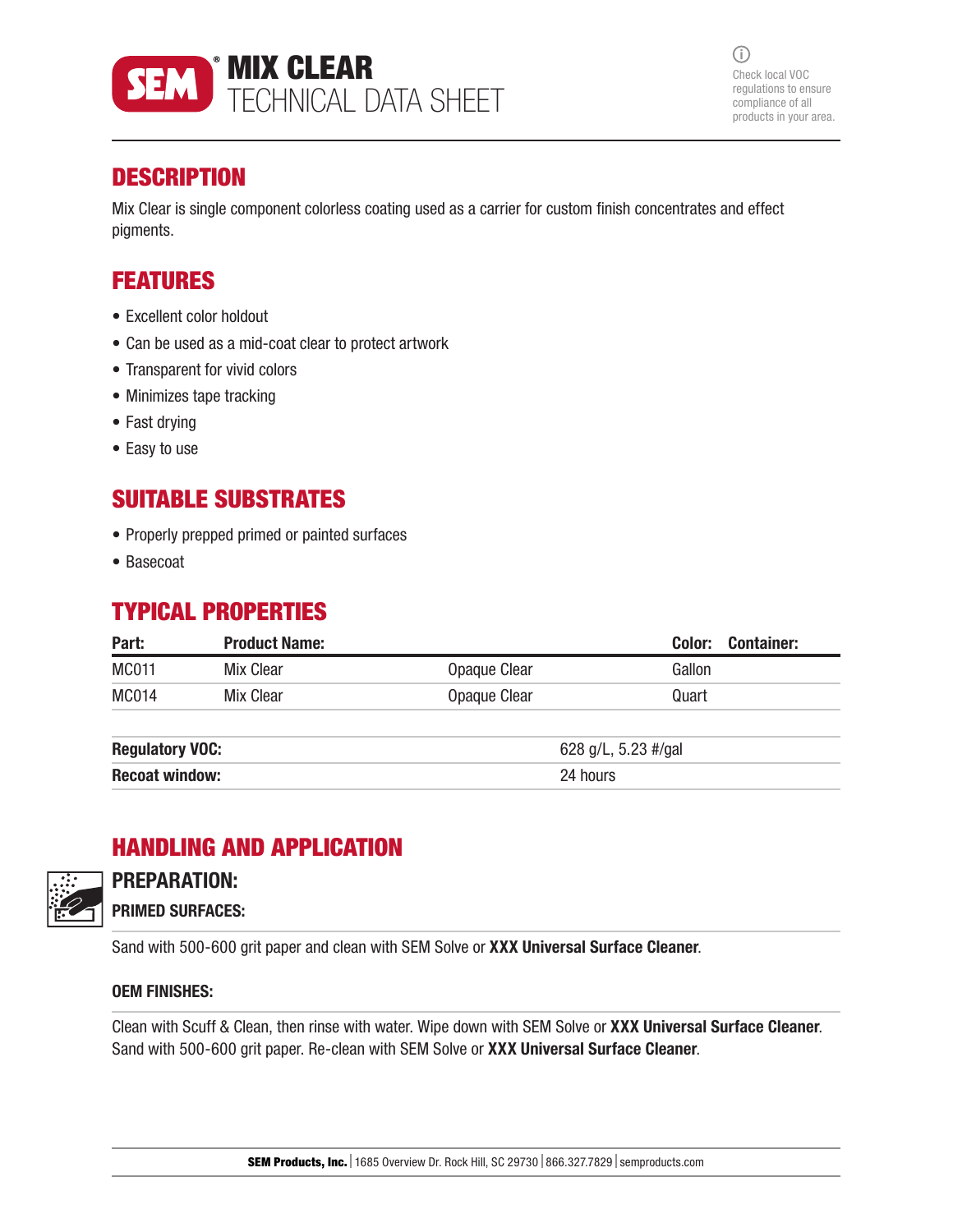

#### MIXING:

Shake well before using. Mix Clear should be used in conjunction with a high quality urethane reducer.

As an inter-coat clear, reduce 1:1 with a high quality urethane reducer. Always use the reducer best suited to shop conditions.

DUE TO VOC REGULATIONS, Mix Clear MAY NOT BE USED AS AN INTER-COAT CLEAR IN CALIFORNIA.

Note: One capful of most urethane clearcoat hardeners can be added to Mix Clear. This addition yields excellent early adhesion, superior chip resistance and is especially useful in multi-layered designs which result in excessive film build. Pot life is one hour when making this addition. Test compatibility before spraying and always use hardeners that meet VOC regulations for your area. Will reduce recoat window.

Mixing instructions for use with Paste Pearls, Candy Concentrates, Lightning FX and Flakes can be found on their individual technical data sheets.

### APPLICATION:

| Air pressure:      | 6-9 psi at the cap with HVLP equipment          |
|--------------------|-------------------------------------------------|
|                    | 25-45 psi with non-HVLP equipment               |
| <b>Fluid tip:</b>  | $1.3 - 1.4$                                     |
| Coats:             | $2 - 3$                                         |
| <b>Flash time:</b> | 5-10 minutes                                    |
| Dry time:          | Allow 30 minutes before taping or doing artwork |

Note: Do not use as a top coat clear.

Sand with 600 grit paper after 24 hours.

Always spray a test panel.



### CLEANUP:

Use appropriate cleaning materials compliant with VOC regulations in your area.



#### STORAGE:

Mix Clear should be stored in a cool, dry place with adequate ventilation away from heat, sparks and flames. The shelf life for Mix Clear is 5 years when stored under normal conditions.